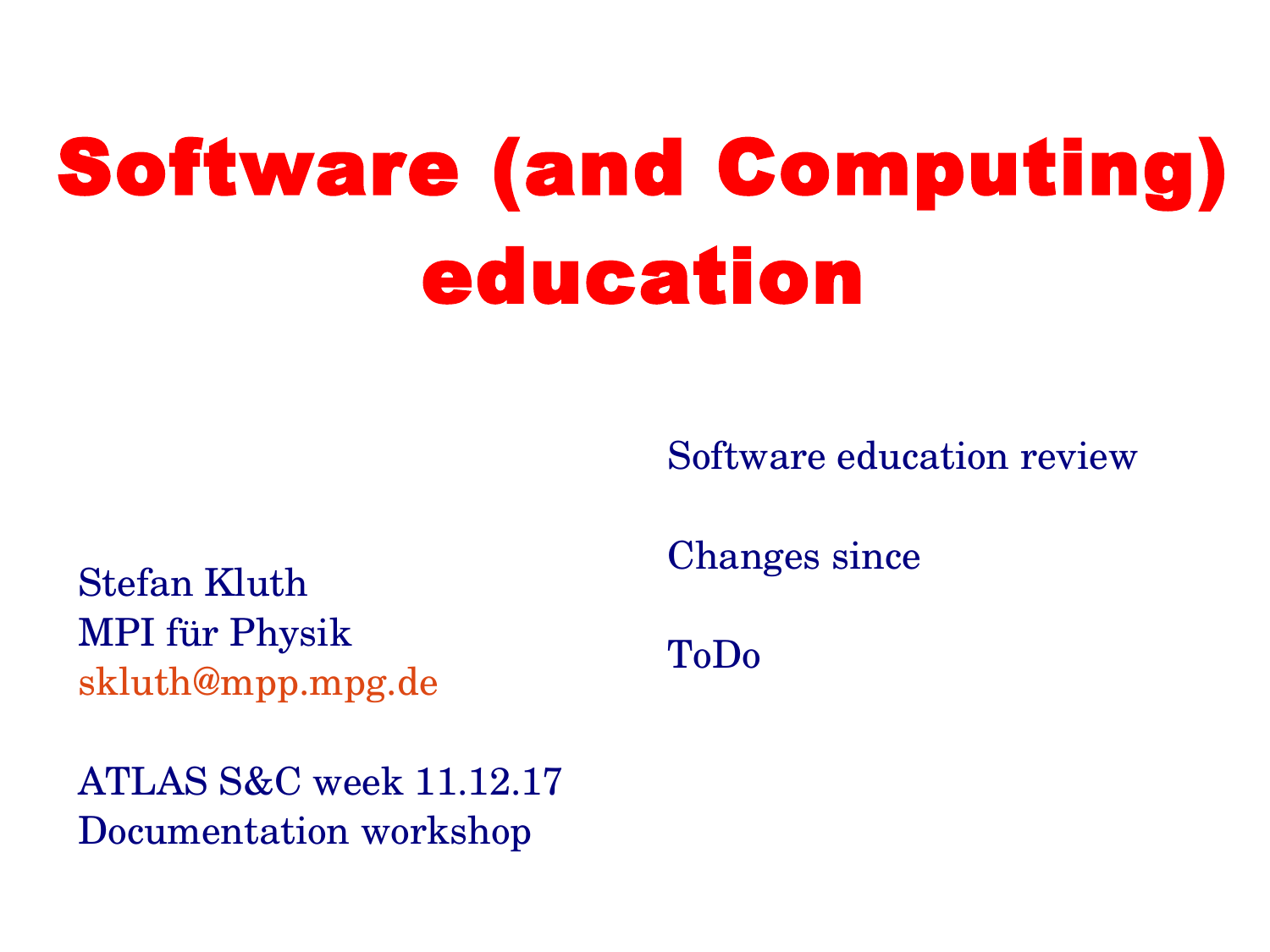#### Sw education review (2014/15)

- Mandate
	- Recommendations how to improve sw expertise in ATLAS and how to ensure enough developers
- Results on twiki
	- SoftwareEducationReviewGroup
	- Statistics, tutorial feedback analysis, etc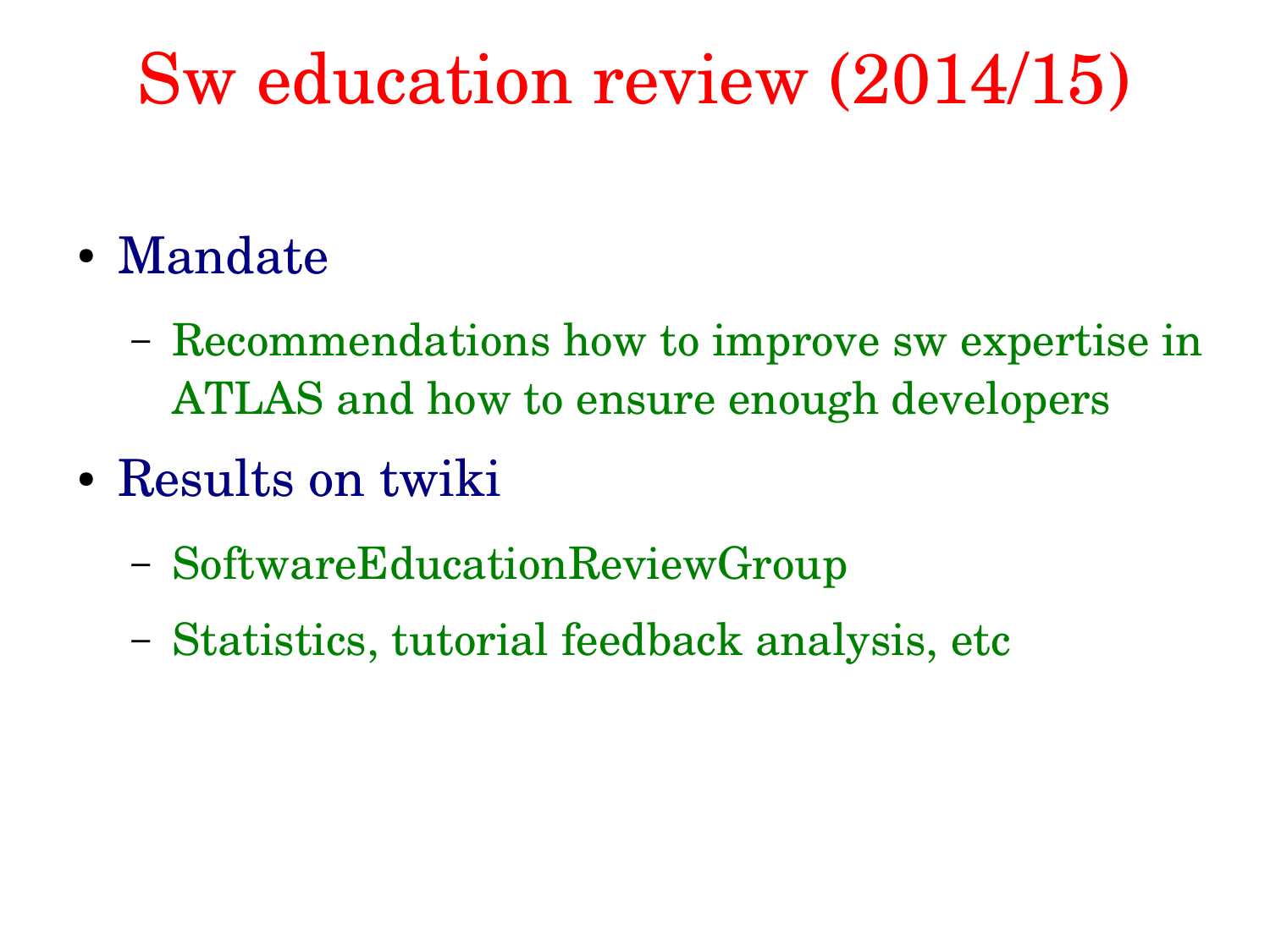#### Recommendations

- Support ATLAS introduction tutorials
	- Does happen, well received, success
- Subsystem tutorials
	- Educate subsystem developers
	- Does not happen, failure
- Subsystem workbooks
	- Provide material for self-study beyond tutorials
	- Does not happen, failure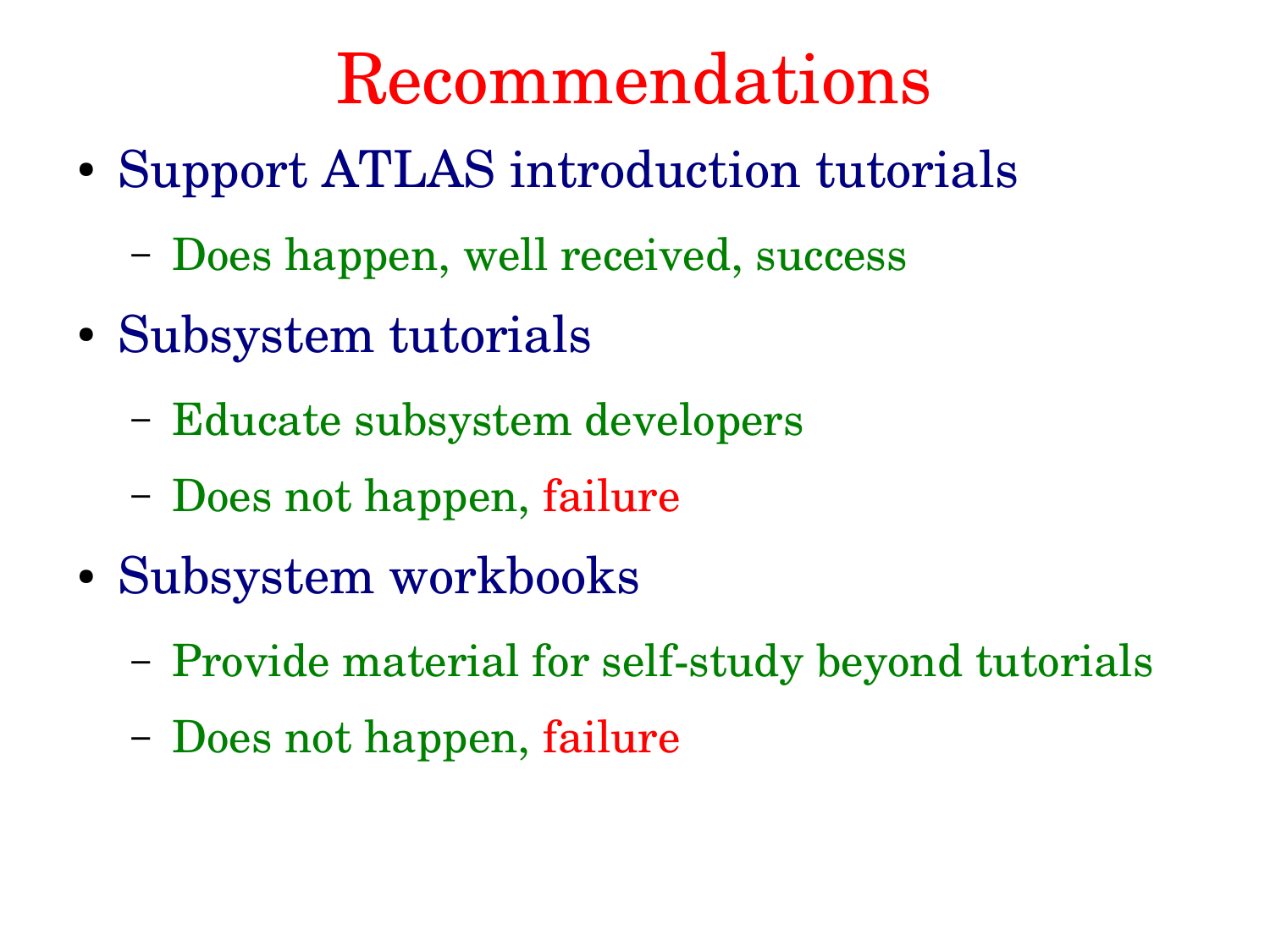#### Recommendations

- Institutionlise on-the-job training
	- Pair new developers with experts
	- Semi-formal structure to guide
	- Bring talented new developers to expert level
	- Does not happen, failure
	- Education as  $(5-10\%)$  task for experts?
- Recognise sw education in OTP / SCAB
	- Reward efforts more consistently
	- Works for regular teachers, irregular?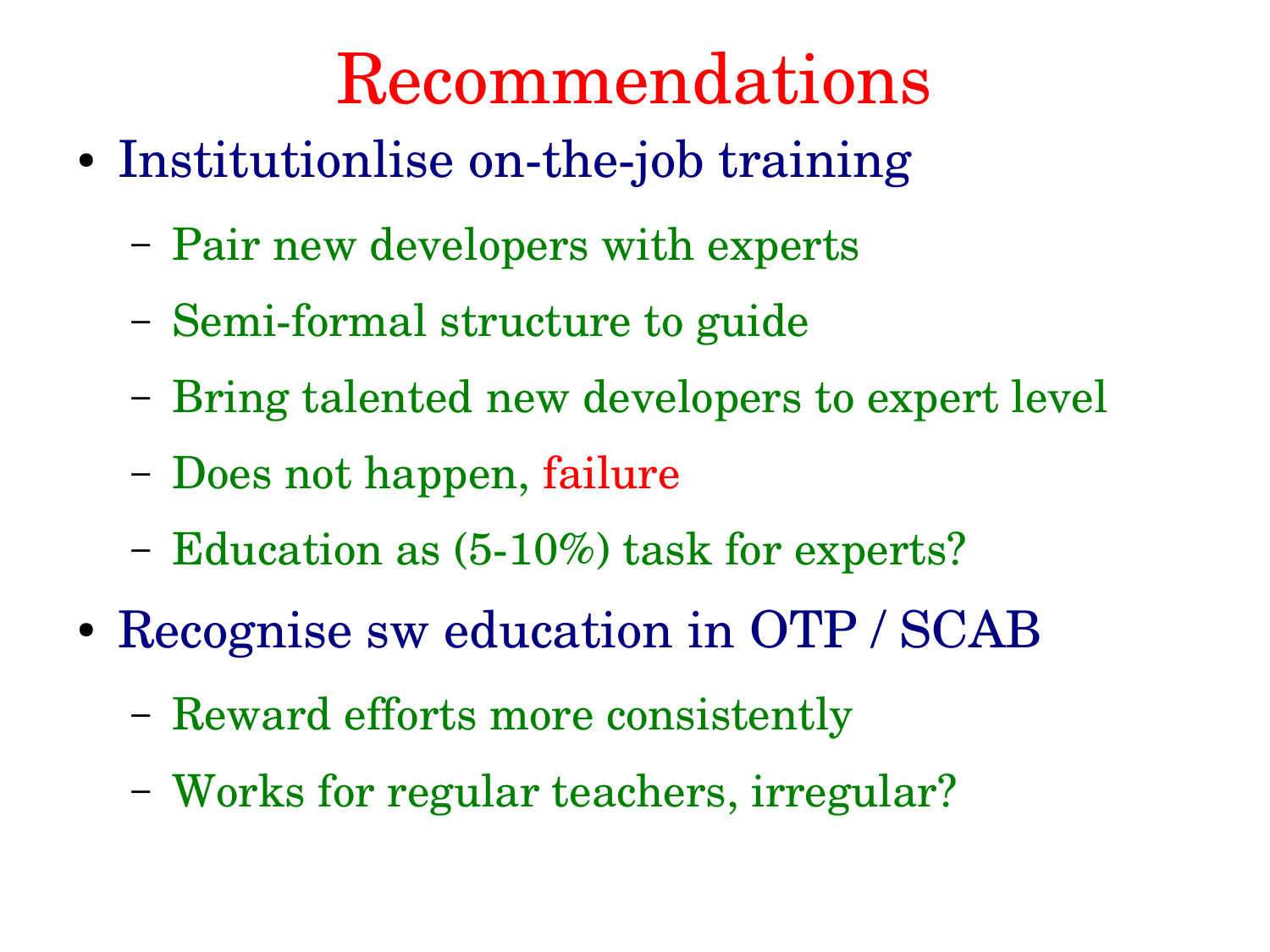#### Recommendations

- Encourage external education
	- Attend CSC, other schools, commercial courses
	- More than in the past?
- Support development teams
	- More resilient against sudden loss of knowledge
	- Better training for newcomers
	- Encourage placement in teams e.g. for ATLAS qualifiers
	- More than in the past?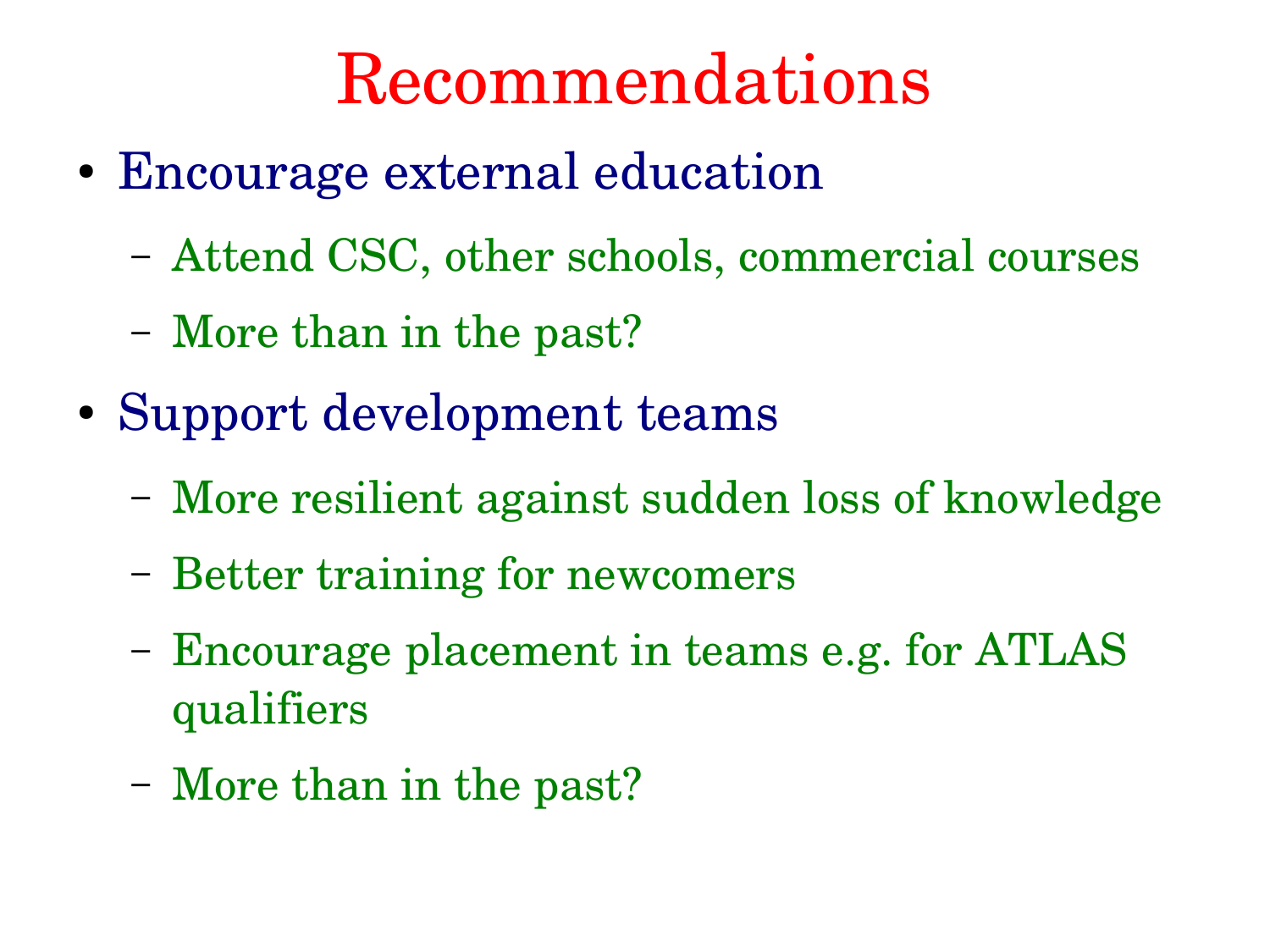## Education sources: formal events

- Twiki SoftwareTutorial
	- Beginners and newcomers
	- Introduction to ATLAS
	- How to access the data and send jobs
	- Recommended data sets for analysis
	- How to create analysis code
	- Materials highly appreciated
- Frequency
	- 34 times a year at CERN
	- ~1 national tutorial per year (listed on indico)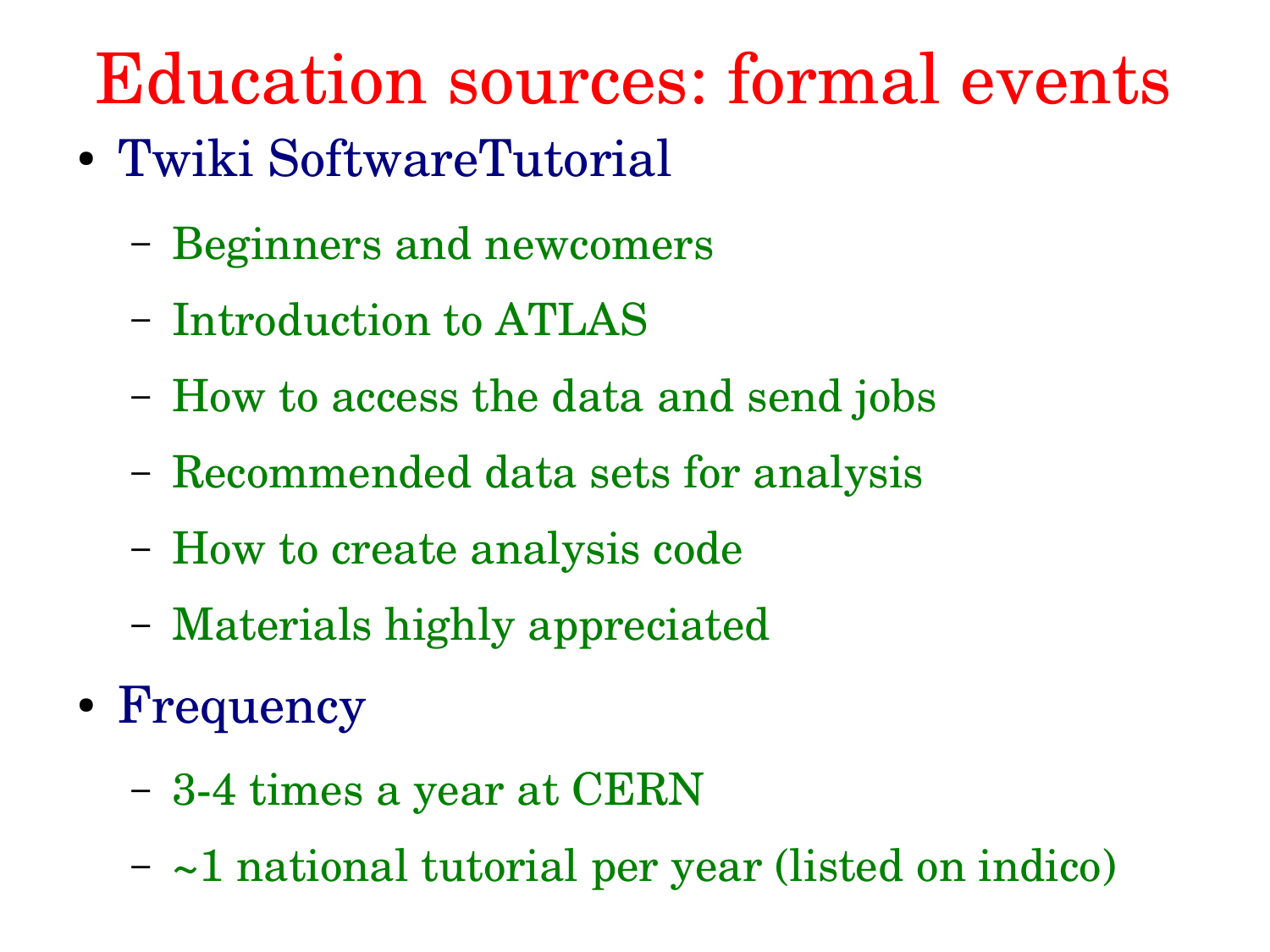#### Education sources: formal events

- Specialised tutorials
	- Git and CMake
	- Monte Carlo in ATLAS
	- Software development
	- xAOD
	- CP tools
- Irregular
	- Support software migrations
	- Train experts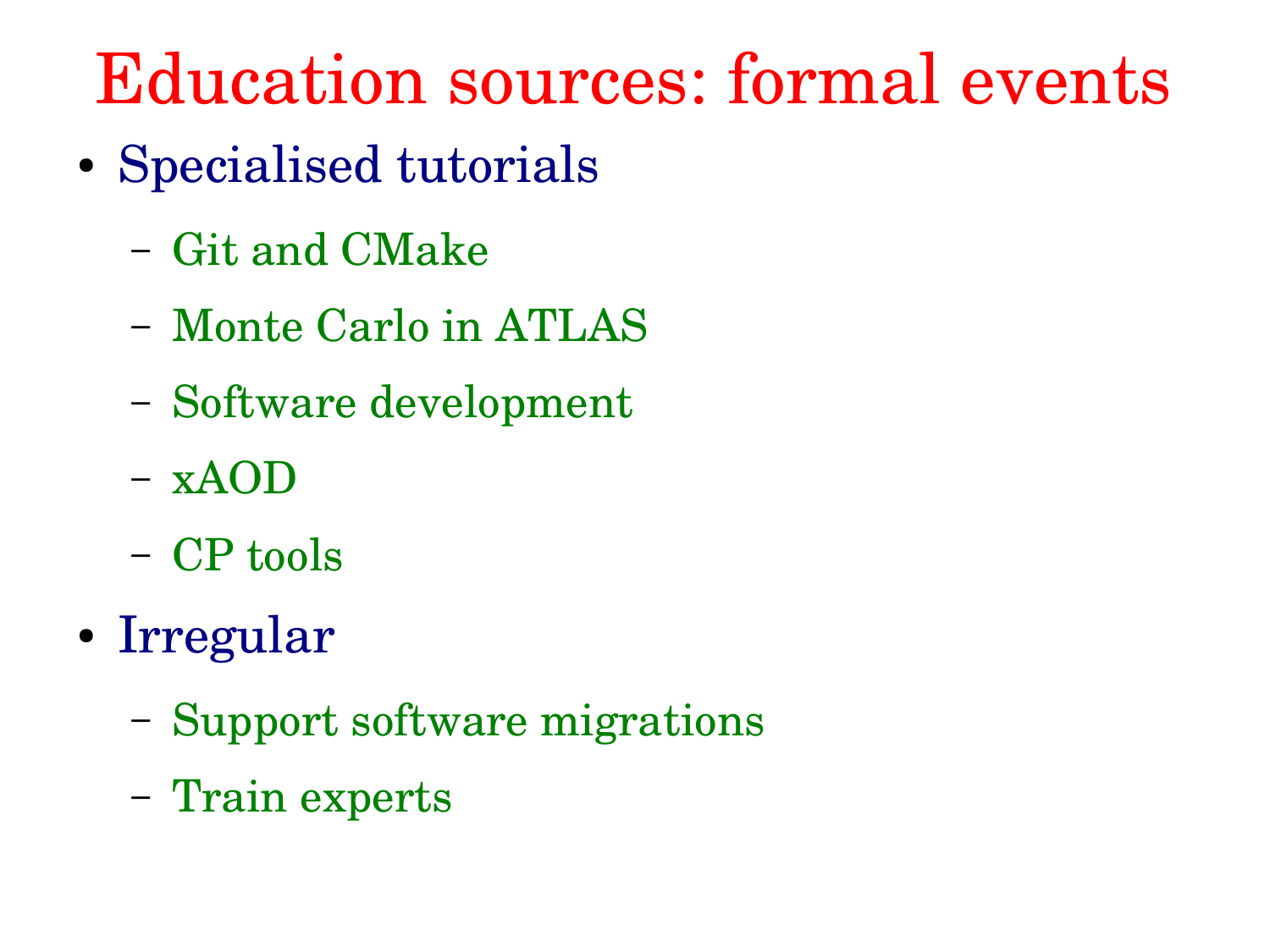#### Education sources: self-study

- Work books (from twiki AtlasComputing)
	- Analysis (tutorial level)
	- Computing (data handling, grid jobs)
	- Software development (how to code for ATLAS)
- Code browsing and searching
	- Lxr, doxygen, gitlab browser
	- Works reasonably well, developers support this
- Support self-study
	- Used together with tutorial materials
	- $-$  Keep up-to-date
	- Entry point for documentation (should be … )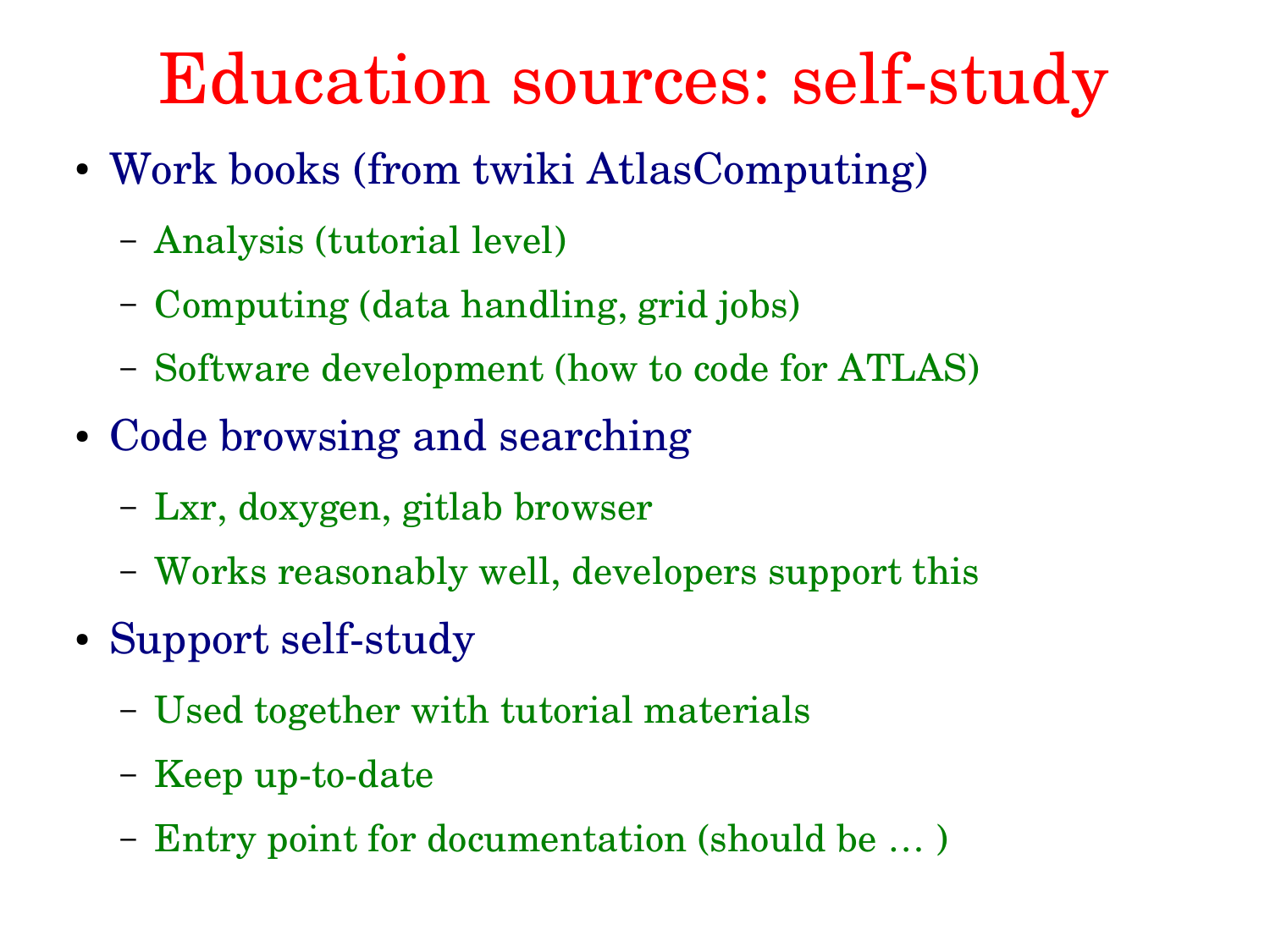#### Education and documentation

- Education depends on decent materials
	- Tutorials and work books are an asset
	- Missing materials for subsystems
- Education as self-study
	- Well-structered and up-to-date documentation essential
	- Avoid wasting time on "reverse-engineering"
		- Study code (too much detail for beginners)
		- Study behaviour (code is black box)
	- Collect and recommend links to other sources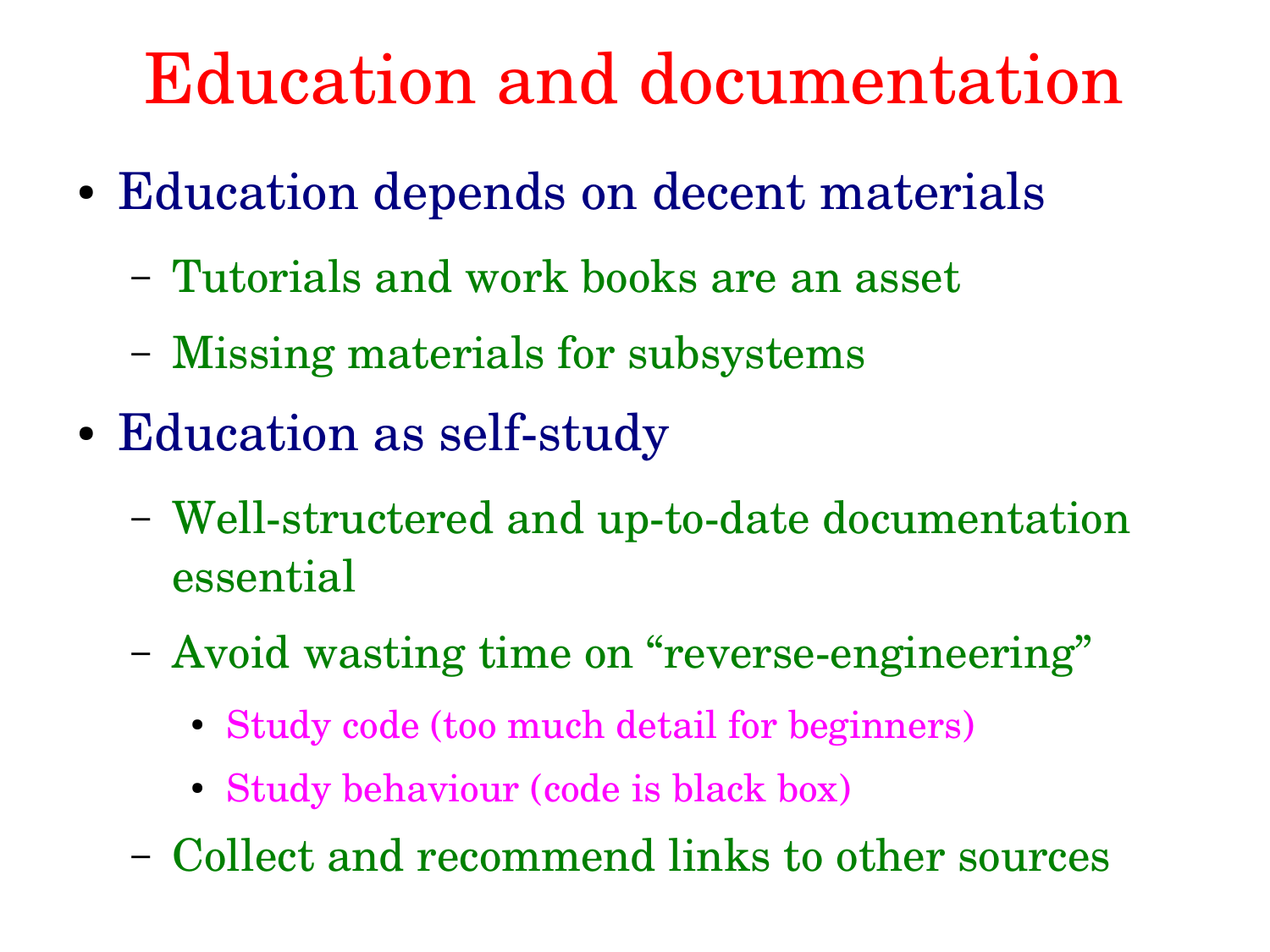#### Education and documentation

- One-stop-shop ideal
	- Find beginner to expert level materials in one wellstructured location
	- Links to other sources collected and guided
- The twiki plays this role
	- AtlasComputing and pages below
	- Tension of "volatile" vs "stable" material
	- Access control (with egroups)?
	- Teach using the twiki in tutorials?
		- Advanced markup features, formulae, navigation aids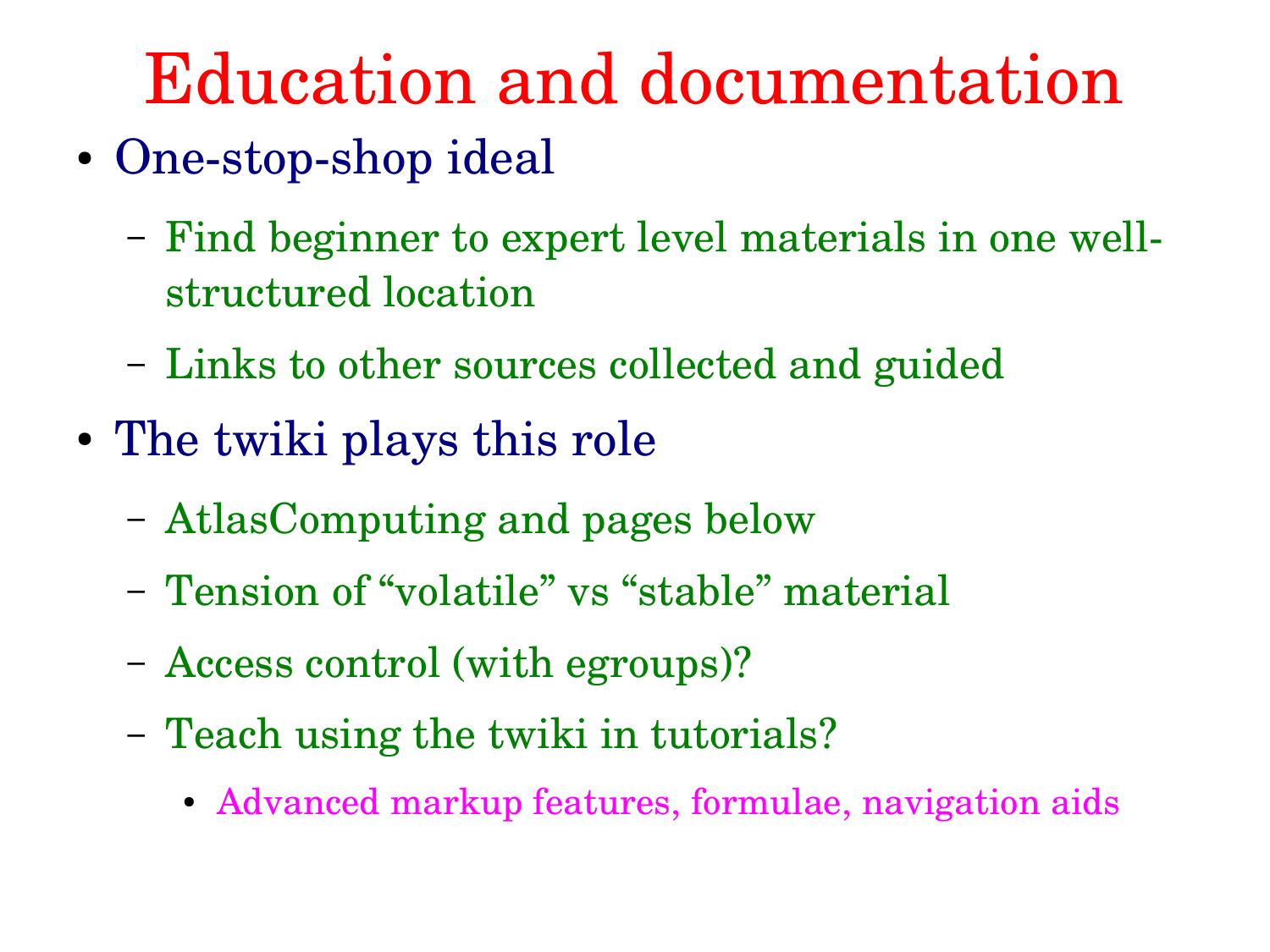# Education and documentation

- Twiki and other documentation sources
	- Recent tendencies to use gitlab style webpages
		- atlassoftwaredocs.web.cern.ch
		- Gitlab version control
		- No automatic display of committed changes, even though gitlab could do this, need to setup local Jekyll as an author :(
	- Should take a decision (and stick with it!)
- Modernise twiki usage and appearance?
	- Redesign (?)
	- Version control of (some) content with gitlab?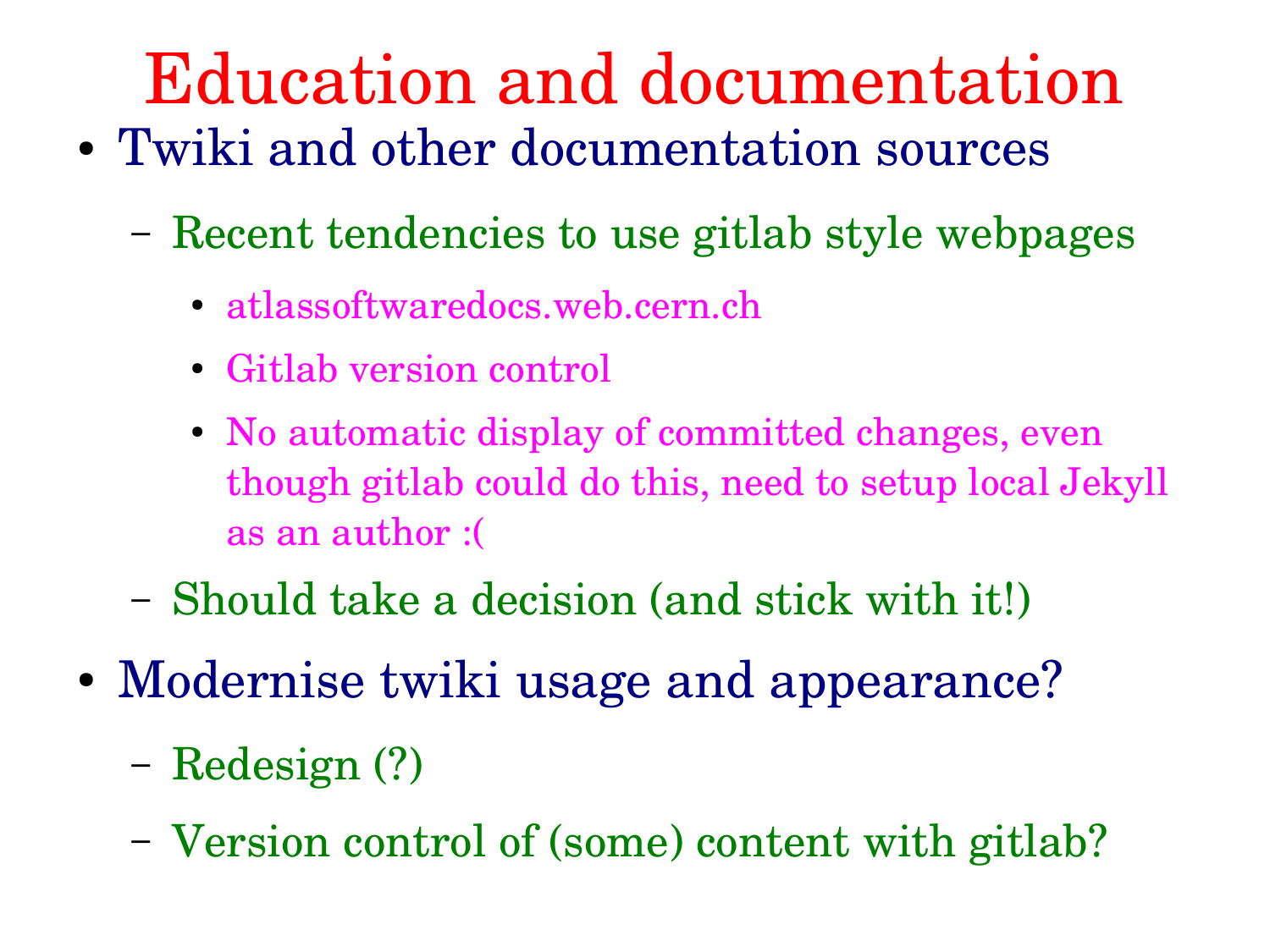### twiki and gitlab web pages

- (t) wiki were invented for good reasons
	- Empower non-expert users to create web-content
	- Focus on easy-of-use
	- Of course a great success
- Gitlab webpages
	- If they work automatically, close to wiki
	- All content versioned in gitlab
	- Need to know git merge review workflow
	- Allows distributed version control
	- Could be acceptable replacement for twiki?
- There can only be one